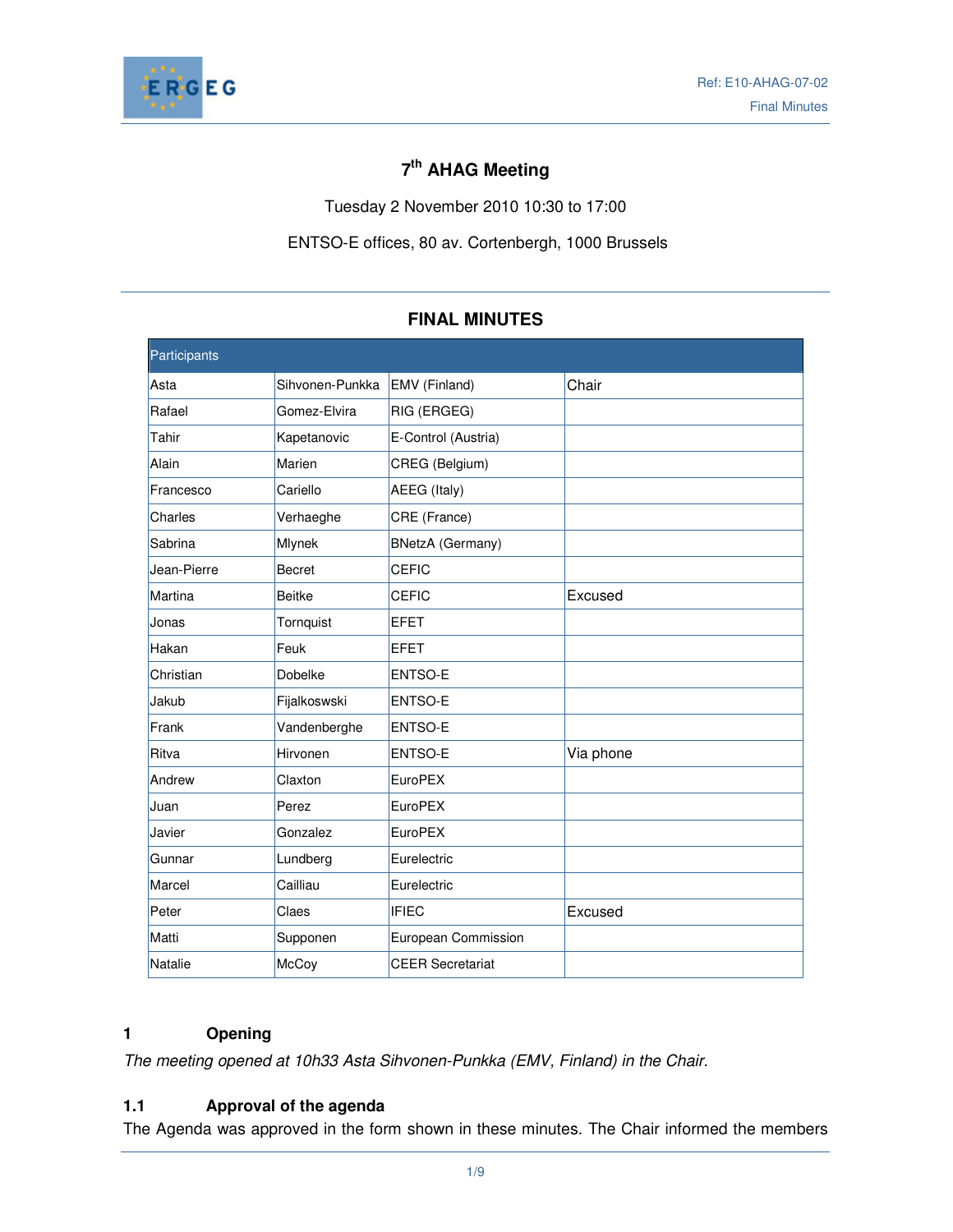

that the ERGEG conclusions paper on long term auction rights is not yet available, as it is currently undergoing a final approval within ERGEG.

The Chair introduced an additional agenda item (2) to review progress on AHAG's tasks and mandate.

# **1.2 Approval of the minutes**

The  $6<sup>th</sup>$  AHAG minutes were approved with changes.

# **Review of agreed action points<sup>1</sup>**

| Action      | <b>Description</b>                                                                                                                                                        | Who                      | <b>When Due</b>                   | <b>Status</b>  |
|-------------|---------------------------------------------------------------------------------------------------------------------------------------------------------------------------|--------------------------|-----------------------------------|----------------|
| A-100921-01 | The Intraday Project team will<br>prepare a draft plan for reaching<br>the target model (steps which<br>need to be taken) for discussion at<br>the November AHAG meeting. | Intraday project<br>team | 26 October<br>2010                | <b>PENDING</b> |
| A-100921-02 | ENTSO-E and EuroPEX<br>were<br>requested to work on a joint<br>proposal that covers both NWE<br>and PCR initiatives                                                       | ENTSO-E and<br>EuroPEX   | First draft 2<br>November<br>2010 | <b>PENDING</b> |
| A-100921-03 | CEFIC will give its presentation on<br>LT transmission rights at the next<br>AHAG meeting                                                                                 | <b>CEFIC</b>             | 2 November<br>2010                | <b>PENDING</b> |

# **2 AHAG activities**

-

The Chair provided a recap of the work AHAG as requested from the Florence Forum in June 2010. The Forum emphasized the need to continue the work and to reach the targets approved for each working group including the monitoring of the progress of existing implementation projects. The June Forum welcomed the PXs initiative (PCR) and asked that they ensure it is in accordance with the emerging governance framework. The Forum also stressed the need for cooperation between regulators, TSOs and PXs.

Regarding intraday market governance arrangements, ERGEG (Alain Marien) reported that there will be a meeting between the CWE and Nordic regulators 9 November meeting and another on 15 November involving the CWE and Nordic TSOs and CWE and NORDIC PXs too.

The June Forum supported the idea of the Commission drafting a governance guideline for dayahead and intraday markets and welcomed the intention to present a first draft to the next (December 2010) Forum. The Forum then stressed that ongoing projects in both market time frames should not be stopped, but should take due account of the common governance framework.

EFET (Hakan Feuk) noted that there might be other ongoing initiatives (in addition to NWE, PCR, CWE/ITVC, etc) which could be considered/monitored by AHAG. One such project could be the Central East Europe region – which in some ways, is covered by the CWE project, from which it is adopting the approach.

Other examples include Italy-Slovenia, Germany-Switzerland, Hungary-Austria, Polish connection

<sup>&</sup>lt;sup>1</sup> These are outstanding points from previous meetings, for the present meeting's actions and decisions see the end of this document.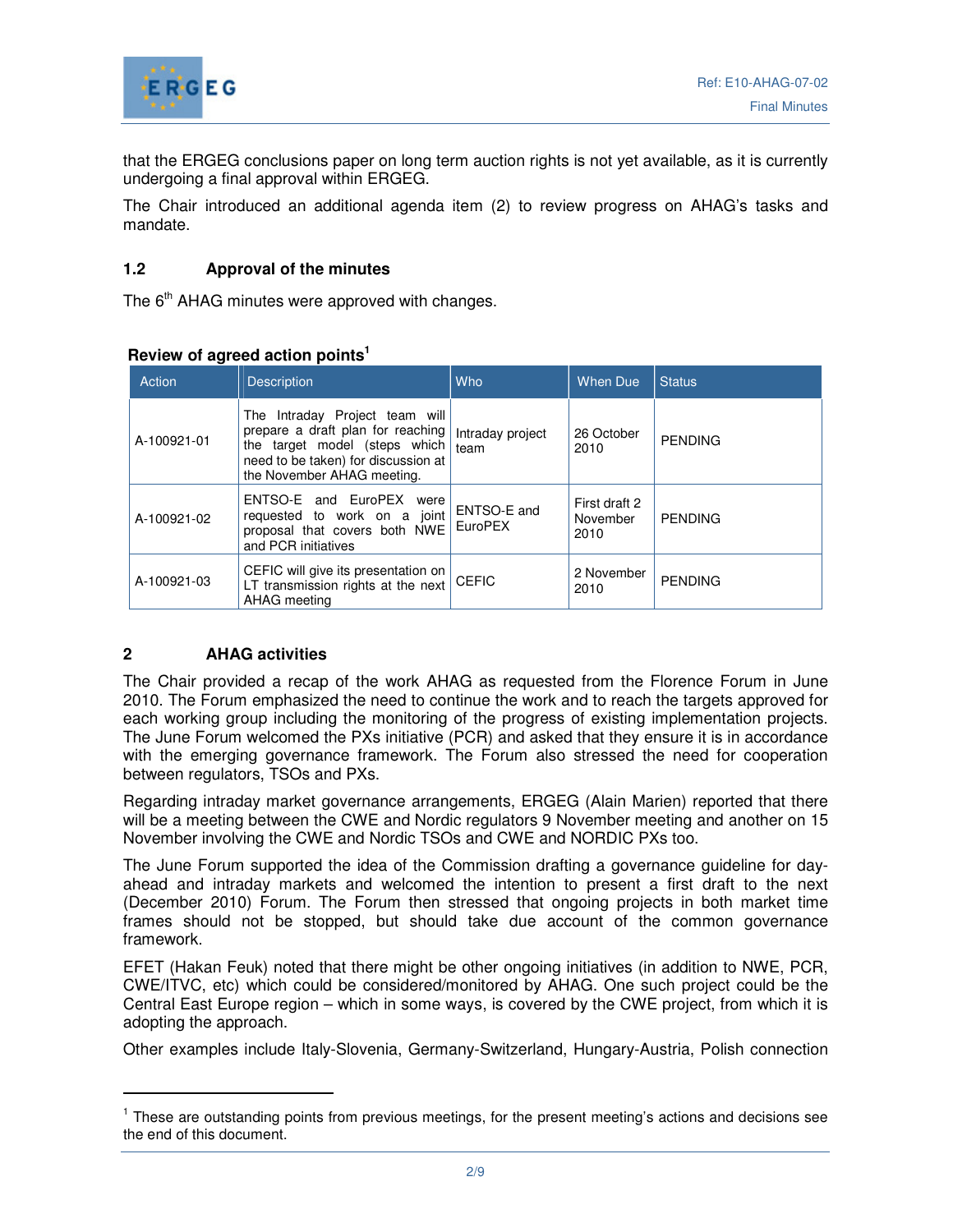

to Nordpool and the Britned/GB coupling to CWE/NWE.

EuroPEX (Andrew Claxton) proposed that rather than undertaking individual updates of all projects, it could be useful to develop a number of key issues/steps/factors for the projects and to update how each project has addressed it in a spreadsheet format.

ERGEG (Rafael Gomez-Elvira) noted that within ERGEG there is already coordination of ongoing regional projects and that this report could be used as a basis for reporting to the AHAG.

CEFIC (J-P Bécret) reminded that the Florence Forum also noted the consumer request to improve Target Models, mainly the optimization of zone sizes, the possibility to conclude long-term international contracts and governance rules for Px. CEFIC reiterated its request to study price zone optimization. It also suggested that either this committee or a future project group should deal with long-term capacity management, because the capacity calculation project focused on shortterm.

# **3 Day-ahead and governance**

#### **3.1 Day-ahead and governance project - update**

The European Commission (Matti Supponen) gave an update on the work of the governance framework. In an effort to be very transparent, a draft options paper has been circulated to the members. This draft is not the guideline itself and is for discussion. The aim is to present a final options paper to the December Florence Forum. An impact assessment is also being planned. The hope is to deliver that in spring 2011, with the draft guideline also being available before summer 2011. It could then be presented to the comitology committee in autumn 2011, with a view to its adoption in spring 2012.

Regarding the draft proposals, EFET remarked that it does not see the need for Member States to designate one or several power exchanges. With a single algorithm, the market can play a bigger role on what kind of exchanges one can choose to trade with. The costs of developing the algorithm should be paid by network users.

Eurelectric agreed with EFET and has a number of comments, which it will share bilaterally with the Commission**. The other AHAG members might also send their written comments to the Commission on the governance options**. One issue for Eurelectric is that another option in the paper could be that PXs delegate the matching task to one entity, PXs still remaining responsible for collecting bids and the settlement.. There is also some concern that the proposed criteria and framework for PXs could serve as a barrier/dissuasion to new PXs entering the market. The members of the advisory board should be composed of the users/participants, while the operators (PXs/TSOs) should be in a "listening" mode to the requests and comments from the users/participants.

EuroPEX explained that PCR is constructed on the basis of the current situation of the PXs across Europe. One of the basic principles of PCR is not to modify what does not need to be modified. The PCR solution is an open solution supported by EuroPEX which is gathering all existing PXs in Europe.

EUROPEX (Javier Gonzalez) indicated that the possibility used today by several MS to regulate PXs should not be questioned by the Governance Guideline while the compatibility of the different arrangements possible in the different MS be included in it.

ENTSO-E favors having identical governance arrangements for both intraday and day-ahead timeframes.

EFET noted that the algorithm is a 'public good' and so requires a separate governance framework. As a public good, it should be financed by network users. It should be kept in mind that this day-ahead issue is only one of the services undertaken by PXs.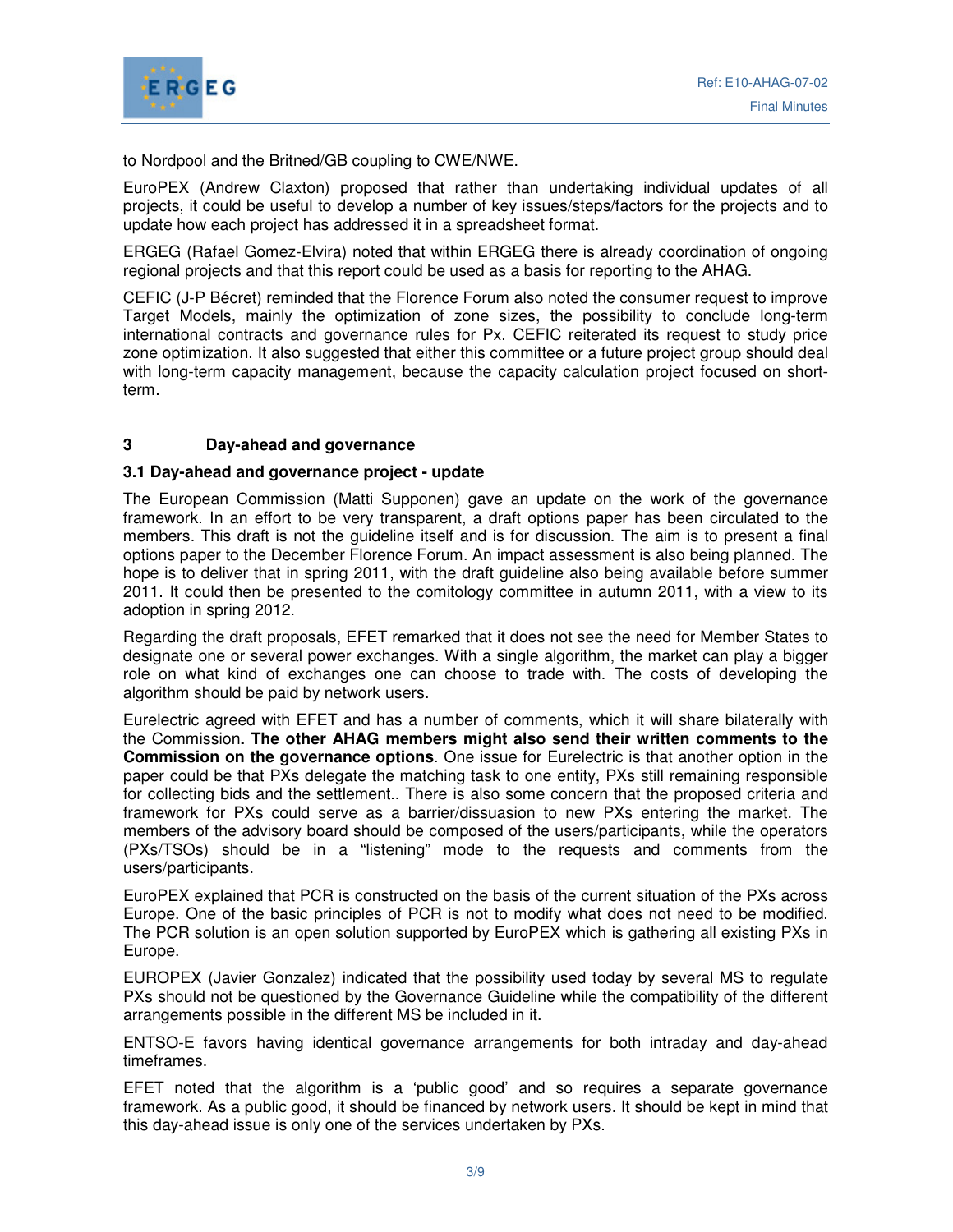

EuroPEX (Juan Perez) observed that PXs are responsible for ensuring the fair and competent operation of their markets, and that the matching process is a core element of this responsibility.

The Commission concluded that it is the Member States' role to either mandate one responsible party or to leave the floor open. This needs to be discussed further with DG Competition. The Member States could also decide to close its market to competition. Regarding the matching task, the project team has started from the principle that this is done by the PXs. There is no detail as to how PXs should organise this work, so long as the result is final. Regarding the role of ACER, it will have increasing role in a variety of areas. ACER has decision-making powers regarding crossborder issues – and this could be utilized in this context. It is as yet premature to confirm that the governance framework for intraday can be identical to day-ahead – this will depend on the approach that is agreed for intraday markets. The Commission hopes to present a final draft to the December AHAG. It would welcome an endorsement of its proposals by the Florence Forum, with the 'go-ahead' to proceed with a guideline.

CEFIC noted that two issues seem to lack in governance rules:

because of monopolistic position, the PX tariffs should be regulated and their yearly membership fees should be tailored according to volume (some users could not import/export their energy needs due to high yearly fees);

because D-1 PX is the last moment to do offers influencing market price (DA, Forwards), a governance rule should impose generators to provide PX with their previously unsold capacity.

# **3.2 Updates on the initiatives**

#### **3.2.1 ITVC**

The launch date is 9 November and work is progressing. There are still a couple of issues which are not fully resolved. A final decision on whether or not they will go live will be taken on 5 November. A fall back launch date could be 30 November in the worst case. Norned will join by mid-January 2011.

# **3.2.2 NWE Project**

The NWE TSOs have prepared position papers on 'enduring day-ahead and intraday solutions'. A meeting between NWE TSOs and NWE PXs took place on 21 October to discuss the next steps, in parallel to the governance framework discussions. The parties have discussed on 8 identified key topics. In terms of the scope, the project must be extendable to the entire EU (currently covers 3 regions). The aim is to have day-ahead and intraday framework in place by end 2012. One question is how to deal with the SOB contract and also how to deal with congestion rent revenue and cost recovery. Further meetings between the NWE TSOs and NWE PXs are planned for November (18) and December (21). The aim is to have a common presentation for the Florence Forum. Following this, the parties involved could sign letters of commitment to truly kick-start the project.

#### **3.3.3 PCR**

EuroPEX has circulated a position paper which outlines how the PCR project is designed, who does what, etc. None of the current algorithms fully meets the needs of regions currently covered by PCR and the team is working to find the one that can serve as the 'basis' for PCR. Regarding governance, there is discussion as to how best address principles of co-ownership and use of the algorithm.

In terms of next steps, there are a number of questions:

How would AHAG like PCR to report to it? High level planning? Progress against the plan? Risks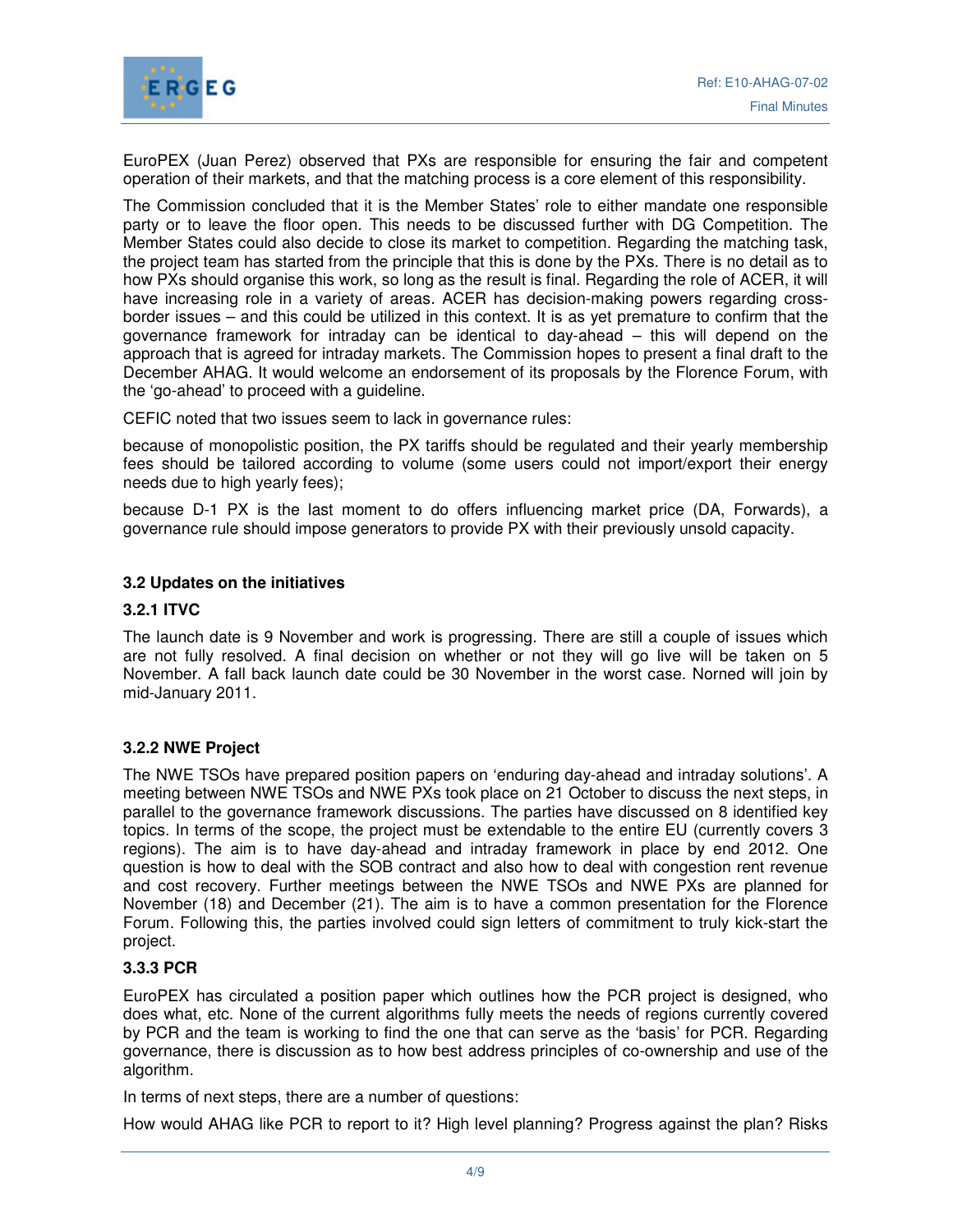

### and issues?

# Also, **EuroPEX would welcome feedback from stakeholders on its draft PCR paper.**

One question from AHAG's side is how this work can relate to the cooperation between TSOs and PXs in the NWE project. EuroPEX confirmed that this project is the avenue by which European PXs will develop, not only the NWE PXs contribution to the NWE project, but to other projects and existing Regional markets in other parts of Europe, since the objective of the PCR from the starting point is to develop a solution for all Europe..

EFET suggested that given the many initiatives and activities which are underway, it might be a good thing for AHAG to have an overview of how these all fit together and within the PCG target model.

EURELECTRIC, for its part, insisted that PXs and TSOs would come up with a joint proposal at the next December Florence Forum with a clear implementation roadmap and timetable. ENTSO-E and Europex agreed that this would be their common target.

Regarding the 'running' of the common algorithm, this will be done with parallel redundant calculations with by rotation of the master role by one of the few performing PXs. This will mainly concern verification of the data and procedure application in case of problems. Redundancy will allow for partial decoupling and efficient fallback scenarios.

All PXs will have the ability to calculate the results using the same algorithm and data. Some PXs may choose not to do this and appoint another PX to do this on their behalf, as in the HUPX and Belpex examples.

PXs explained that they anyway need to use the algorithm to produce prices in decoupled situations to guarantee that prices always are formed for each market. It is the intention of PXs to start using all of them the same PCR algorithm, even before being all price coupled.

The Commission presented a draft possible sequence of European market coupling – updating the timeline presented to the 2009 December Florence Forum. The chart provides a possible sequence of joining regions and markets. It was noted that PCR offered a way by which extension across Europe could be achieved by several "oil slicks" extending and merging, rather than only one slick extending. This could be indicated on the roadmap by showing when different regions adopt the common matching solution.

# **4 Capacity calculation project**

ENTSO-E (Ritva Hirvonen) presented an update on the deliverables of the capacity calculation project (vis-à-vis its terms of reference). All of the tasks have been started, with a couple still under discussion. Since the September AHAG meeting, the project team has discussed zone issues and reliability margins.

Regarding zones, there is a trade-off to be considered between the size of the zones (where smaller zones can help to reduce moving internal congestions to the borders) and the impact on liquidity and competition (where larger zones may help define stable prices).

EFET (Jonas Tornquist) remarked that there are different approaches to how to define zones and there are clearly pros and cons to each approach. There are different models with lots of criteria, which should be examined systematically – to allow for an informed debate. He proposed a structured approach to discussing this topic – before moving to a choice of zones.

Eurelectric (Marcel Cailliau) added some other aspects like competition at retail level, where larger zones can support competition and generation investment climate that is definitively more supported in larger zones.

CEFIC (Jean-Pierre Becret) remarked that the problem is not congestion, because a good flow-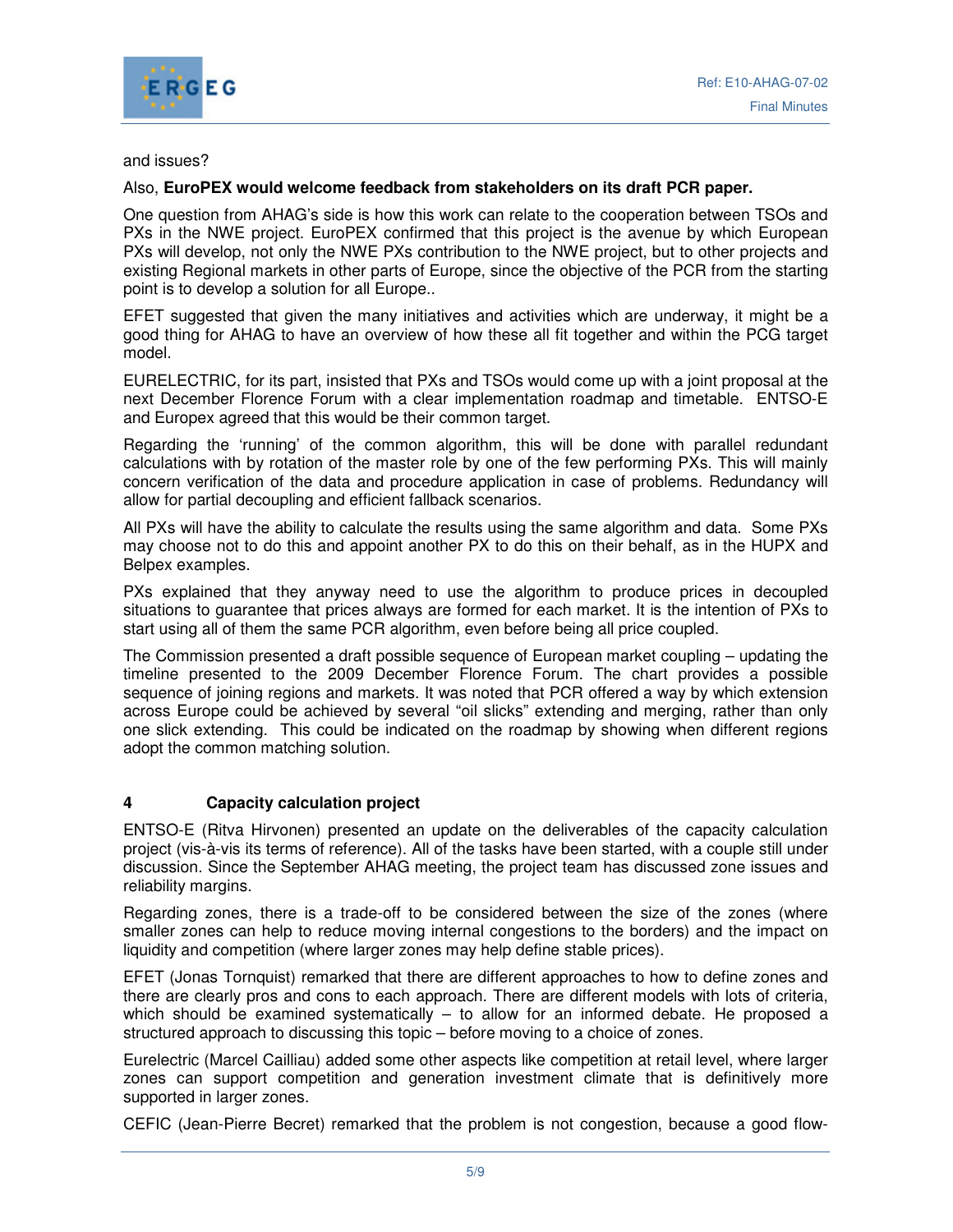

based method respect grid constraints, but rather the no-declaration of injection/off-take node of each offer, obliging TSOs to foresee these ones via GSK; in this context, smaller "bidding zones" delimited by congestions would improve TSO calculation precision. On the other hand, "Price Zone" should become larger to create competition between several generators in each zone. The Bidding Zones and the Price Zones should be distinguished, with several Bidding Zones within one Price Zone. The study should optimize sizes of both, Price and Bidding, Zones, considering all timeframes. CEFIC reminded that the sole existence of a border, the capacity allocation of which is limited in duration and volume, strongly restricts competition from foreign generators when negotiating bilateral contracts. CEFIC also said Price Zone size might vary between ID, DA and long-term markets.

Eurelectric (Gunnar Lundberg) noted that regarding the competition issue, if there is a dominant actor on one side, the size of the zone is irrelevant, as the dominance is there.

ENTSO-E (Frank Vandenberghe) noted that in terms of the proposal to separate bidding and price zone, there are a number of issues that should be considered – this could a question of paradoxical pricing and gaming – if the price is not related to the bidding.

ERGEG (Alain Marien) underlined the difficulties which have been identified in the CWE project. The size of the zone could affect the calculation of the base case for market coupling.

EuroPEX (Andrew Claxton) supported ERGEG's concern, pointing out that there was a risk of ever decreasing amounts of capacity being made available to allocate. However, the issue should not be addressed piecemeal: the technical analysis was not by itself sufficient.

The project team has begun a discussion on the criteria for defining bidding zones. It is focusing on the technical aspects of zone definition. The criteria depends on actual analysis. The CWE region has been asked to undertake a study of the issue – which will feed into the project team's discussions. It is likely that the TSOs of the CWE region will undertake the study - and will provide proposals to the regulators. It will be important to reflect that the study only considers one aspect of zone definition.

The Chair noted that now that the regulators' framework guideline has been published, this detailed issue will need to be taken forward within the capacity calculation network code. For this, an impact assessment should be applied – to provide an indication of which approach to zones should be used.

As transmission costs are low  $(25\%)$  with regard to energy prices, actions of TSOs, adding some costs but improving competition, would be welcomed.

To a certain extent, these issues address short term difficulties and responses. In the long term other solutions – more infrastructure, more generation – could resolve many issues. ENTSO-E argued that the time needed for each solution is also a factor – such that if it takes 3 years to resize the zones for a 'quick win', is it perhaps more advisable to wait a few years longer to have new lines which address the problem for the longer term.

CEFIC (J-P Bécret) reminded the members that the Florence Forum admitted consumers to AHAG and work on market design improvement. Until now, they have limited their demands to three issues. CEFIC estimates that Price Zones size optimization must be studied, in short delay, by AHAG or its Cross-Border Capacity Calculation project.

ERGEG (Tahir Kapetanovic) informed the members of a workshop on 10 November between TSOs and regulators to discuss redispatching costs, counter-trading. The questions for the meeting will be circulated for information to the AHAG members.

Regarding reliability margin, the project team is trying to define the principles leading to the sizing of the reliability margin. An issue raised by stakeholders is the need for more transparency and availability of information. Based on the principles, every TSO would define its margin – for regulator approval. There is an additional issue of how to calculate reliability in a flow-based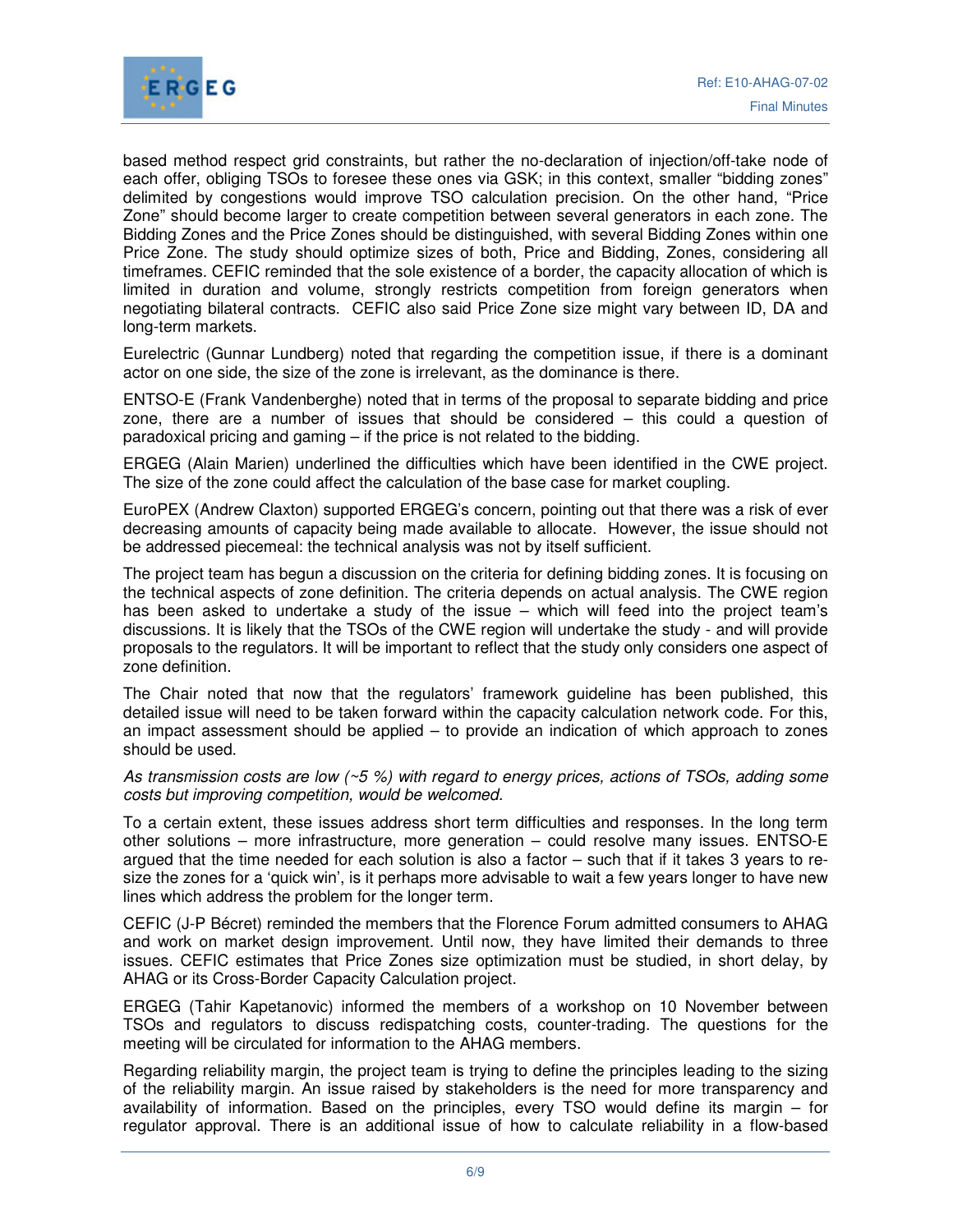

capacity calculation framework.

# **The capacity calculation project team is planning a final report on its work (zones, reliability maring, transparency, etc.) for the January AHAG meeting**

# **5 Intraday Market project**

ENTSO-E provided an update on the work in the project team. The project has identified 2 scenarios for a roadmap to implement the intraday target model. The scenarios present different approaches to building the capacity management module (CMM) and the shared order book (SOB) function. They also had to foresee the continuation of OTC trades in intraday until the Target Model is in operation. Scenario 1 has 4 steps(0-3) and Scenario 2 starts at step 2. The main difference revolves around the question whether the CMM should be able to treat several PXs simultaneously in the early stage (scenario 1) or whether the one-to-one relationship between SOB and CMM is established from the beginning (scenario 2). Both scenarios allow treating OTC trades in the early stages – either through the shared order book function or directly to the CMM. The choice depends on some extent on the PXs' developing the SOB.

EFET expressed some concerns about extending the 'monopoly' capacity allocation activity to the SOB in scenario 2 compared to scenario 1. The key issue is to ensure that transactions are made against capacity and any capacity that has been traded cannot be used again. EFET explained that traders would like to see continuous trading as this enables traders to adjust positions as soon as changes are needed. EFET will clarify its view on step 2 and report back to AHAG.

EuroPEX enquired if there is a study available which examines how often pricing of capacity would be needed.

Eurelectric supported agreeing on a simple and clear approach and to proceed to building it  $$ based on step 2 (SOB connected to the CMM, with OTC feeding into the SOB).

From the Commission's perspective there needs to be a SOB in the CMM. They support having value for capacity. One approach could be for ENTSO-E to take the lead to develop the CMM with an SOB in it. This is similar to the approach in step 2. However, there is a problem with intraday if countries do not have coordination of intraday in the cross-border trade (which would be the case with the first steps of scenario 1 for countries not joining the CMM) – which is in breach of the Congestion Management Guidelines.

ENTSO-E indicated that the project team has had difficulty reaching consensus – and PXs have indicated they cannot proceed to develop an SOB.

EuroPEX (Javier Gonzalez) indicated that this was not correct and that PXs have indicated that they cannot proceed to develop an SOB, prior to a Target Model being clearly defined. This definition will give a clear objective to be achieved by PXs and TSOs

The Chair summarized that there seems to be agreement on the need for a CMM and for an SOB based on implicit continuous allocation. Work on these could begin sooner and then in parallel when the time is right, more complicated elements could be developed (e.g. developing an algorithm that enables pricing of capacity in case of scarcity, sophisticated orders).

**AHAG recommends that ENTSO-E examine a CMM/SOB arrangement (based on step 2, using implicit continuous allocation – which incorporates in the SOB more complex functionalities).** 

**The intraday project team will report on its progress at the December AHAG meeting.** 

#### **6 Forward market**

No update for this meeting.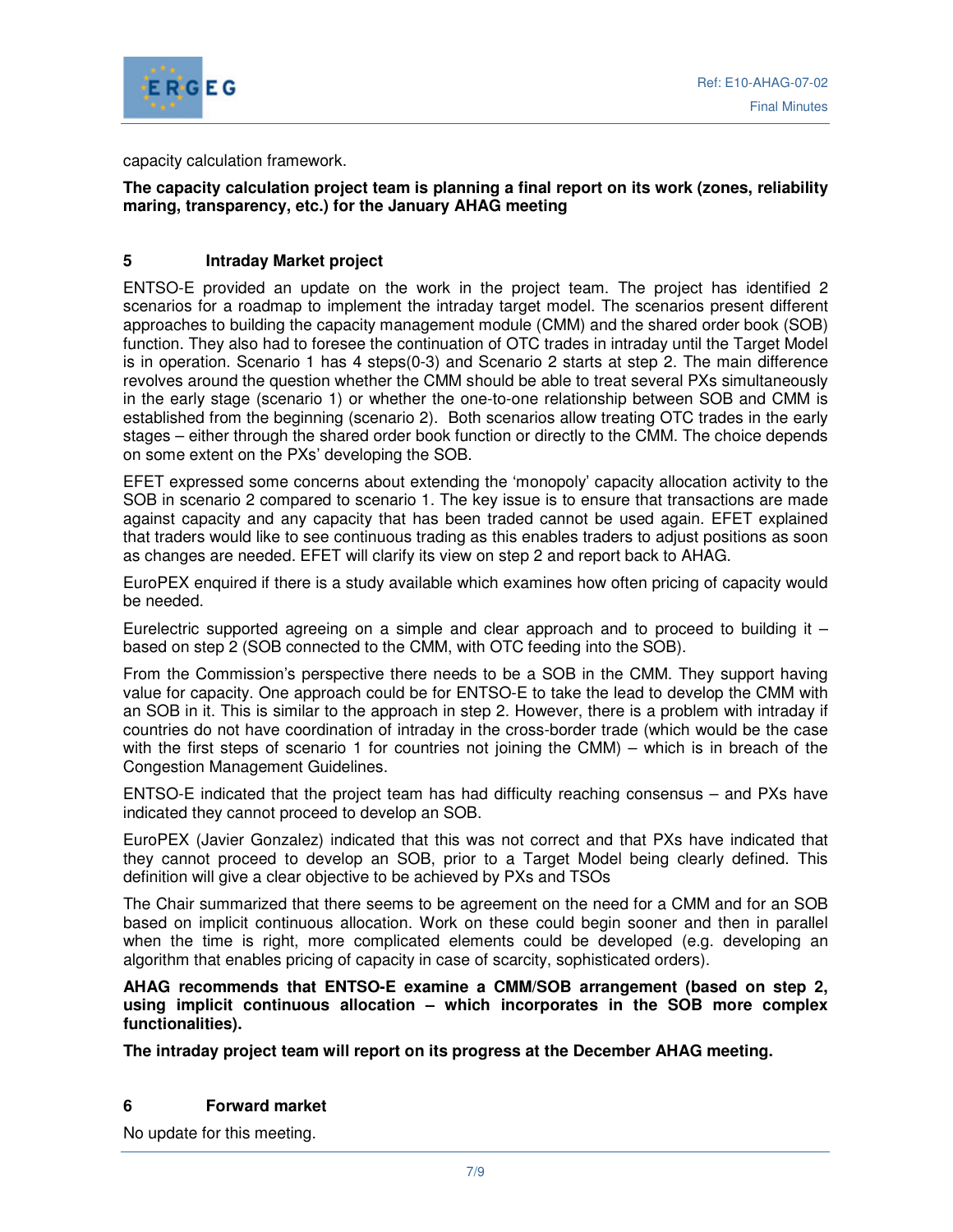

# **7 Future stakeholder cooperation**

The AHAG terms of reference indicate that AHAG will run until March 2011, when ACER becomes operational and ERGEG should be phased out.

ENTSO-E reported that it has begun its thinking of how to take forward the work on the 3 trading timeframes. Intraday, Day-ahead and capacity calculation which each be subject of individual network codes.

ENTSO-E sees the value of the discussions in AHAG and would like to envisage a similar group being organized with stakeholders to support the development of the network codes – to be led by ENTSO-E. It will have one group for all the codes – to ensure consistency in the approaches of the codes.

CEFIC proposed:

- a future project group to examine long term capacity calculation and allocation;
- to supervise "market integration" to solve structural congestions by studying congestion percentage for each border, European grid TYNDP and European transmission projects and suggesting improvements.

Eurelectric proposed that a list of open issues from AHAG's work to date could be developed before the end of AHAG's mandate. Each project team could compile a list based on its terms of reference. After identifying which issues still need to be addressed, the members could discuss how/where to take them forward.

**The members will discuss the presentations for the Florence Forum at the December AHAG meeting.** 

**8 Any other business** 

**9 Next meetings** 

**Friday 3 December – Eurelectric offices** 

**NEW DATE 2011:** 

**Wednesday 26 January – CEER** 

The meeting adjourned at 16h10.

# **Summary of all ongoing and outstanding action points:**

| Action      | <b>Description</b>                                                                                      | <b>Who</b>   | <b>When Due</b>        | <b>Status</b>  |
|-------------|---------------------------------------------------------------------------------------------------------|--------------|------------------------|----------------|
| A-101102-01 | The AHAG members might send<br>their written comments to the<br>Commission on the governance<br>options | AHAG members | As soon as<br>possible | <b>PENDING</b> |
| A-101102-02 | EuroPEX<br>would<br>welcome<br>feedback from stakeholders on its<br>draft PCR paper.                    | AHAG members | As soon as<br>possible | <b>PENDING</b> |
| A-101102-03 | The capacity calculation project<br>team is planning a final report on                                  | CC project   | Early January<br>2011  | <b>PENDING</b> |